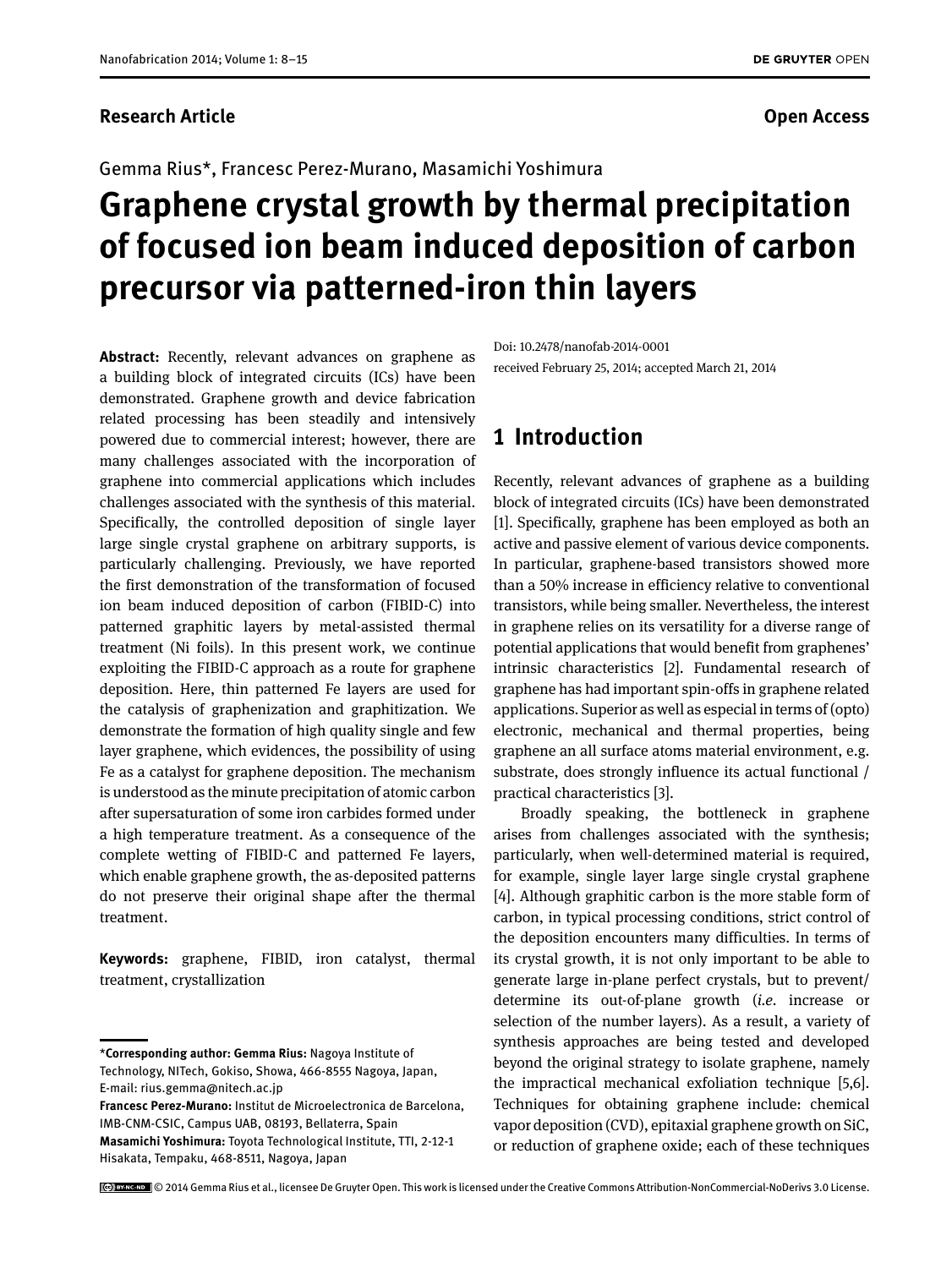being the most suitable to provide a certain type or form of graphene for specific applications [7]. However, the direct deposition of graphene onto any substrate, including its shape selection, patterning flexibility, accuracy, etc., is especially challenging. Consequently, among the postgrowth processing techniques applied to graphene, transfer is often required. For CVD graphene transfer includes the application of strong chemical etchants and macroscopic mechanical manipulation. Transfer techniques are not only time and material consuming, but often detrimental to the pristine graphene properties.

Nonetheless, great advances on graphene growth and related processing have been steadily and intensively powered thanks to the interest from the industry on graphene, towards its commercial exploitation [8]. For the part that concerns graphene-based microelectronics devices, a focus on the graphene (synthesis) investigations is to fulfill certain standardization requirements, and then, in terms of processing and device fabrication. This is due to the necessity to enable integration of graphene into conventional planar technology. While the need of transferring grown graphene onto a practical substrate is undesirable, graphene patterning is an additional main concern.

Previously, we have introduced our studies on the application of focused ion beam induced deposition of Carbon (FIBID-C) for obtaining graphene materials [9,10,11,12]. First demonstration of the thermal transformation of FIBID-C into patterned graphitic layers is reported in Ref. 9. Ni material in the form of polycrystalline foil was used for the catalysis of the FIBID-C graphitization. This catalyst (Ni) and its form (foil) determine and limit the quality and extent of crystallization. Although the obtained materials had reduced crystallinity, as understood from their Raman scattering characterization, the methodology is attractive as it allows strategic placement of a finite amount of carbon precursor onto desired substrates, such as technologically relevant silicon dioxide. Additionally, due to the spatial resolution of the ion probe technique, FIBID-C can be patterned with remarkable precision [13].

Better insight on the comprehension of the mechanism of crystallization of the thin FIBID-C layers has been addressed in Ref. 10. Electron microscopy techniques, such as high resolution transmission electron microscopy (HR-TEM) and electron energy loss spectroscopy (EELS), were employed to track the two stages of FIBID-C graphitization: thermal treatment induced carbonization and metal (Ni) assisted crystallization. Cross sectional morphological imaging confirmed the finite size of the multilayer graphene crystals but also their parallel orientation with respect to the original  $\text{SiO}_2$  support. Similarly, global probing of the as-deposited, thermal treated and metal-assisted thermal treated FIBID-C occurred by a combination of two surface techniques, Raman scattering and X ray photoemission spectroscopy (XPS); this allowed to correlate and quantify the incomplete crystal relaxation of the graphitized layers (from Raman scattering) with the chemical bonding and contents (from XPS) [12]. The main technological aspects and flexibility of the FIBID-C platform for graphene materials growth has been summarized in Ref. 11 and includes results on the diversification of the metal catalyst in terms of both its chemical element (e.g. Cu) and its form, such as nanoparticles or thin layers.

In this present work, we continue exploiting the metalassisted thermal treatment of FIBID-C as an approach for graphene deposition. We explore the role of iron as the metal catalyst. In terms of the catalyst form, evaporated thin iron layers in direct contact to the FIBID-C membrane are employed. The absolute and relative amounts of catalyst and C precursor necessary for graphene formation are analyzed. We demonstrate the evidence of formation of high quality single and few layer graphene, in contrast to the limited crystallinity and excess of layers obtained in previous experiments based on Ni foil catalyst [9-12].

#### **2 Experimental Materials**

Fe layers have been deposited onto 300 nm thick thermal  ${\rm SiO}_\textrm{2}$  on  ${\rm Si}$  by using evaporation technique. Three different Fe thicknesses are tested ~10 nm, ~25 nm and ~100 nm (Figure 3). For technical reasons (*i.e.* the lithography mask), the Fe features are patterned having a cross-shape, which is  $~10 \mu m$  in size. A conventional processing sequence is used for the fabrication of the Fe patterns which includes: resist deposition, photolithography, resist development, metal deposition and resist lift-off.

The rest of the experimental aspects of the reactor platform are similar to previously reported works [9-12]. However, it is important to remark here that the FIBID-C is deposited i) overlapped and ii) on top of designated Fe patterns fabricated on the SiO<sub>2</sub> surface. The shapes of the FIBID-C are 20 × 20 µm2 squares*; i.e.* larger than the Fe features. Thicknesses of 10 nm, 20 nm, 30 nm and 40 nm are used, resulting from the chosen deposition-time, calibrated in Ref. 11, and beam conditions, as discussed next. A multibeam system JIB-4500 from JEOL has been employed. Gallium ion beam conditions are 30 kV beam voltage and a beam current of 300 pA (spot size ~42 nm). The gaseous C precursor molecules are phenanthrane. As deposited FIBID-C forms a compact partially hydrogenated DLC layer [10,12,14].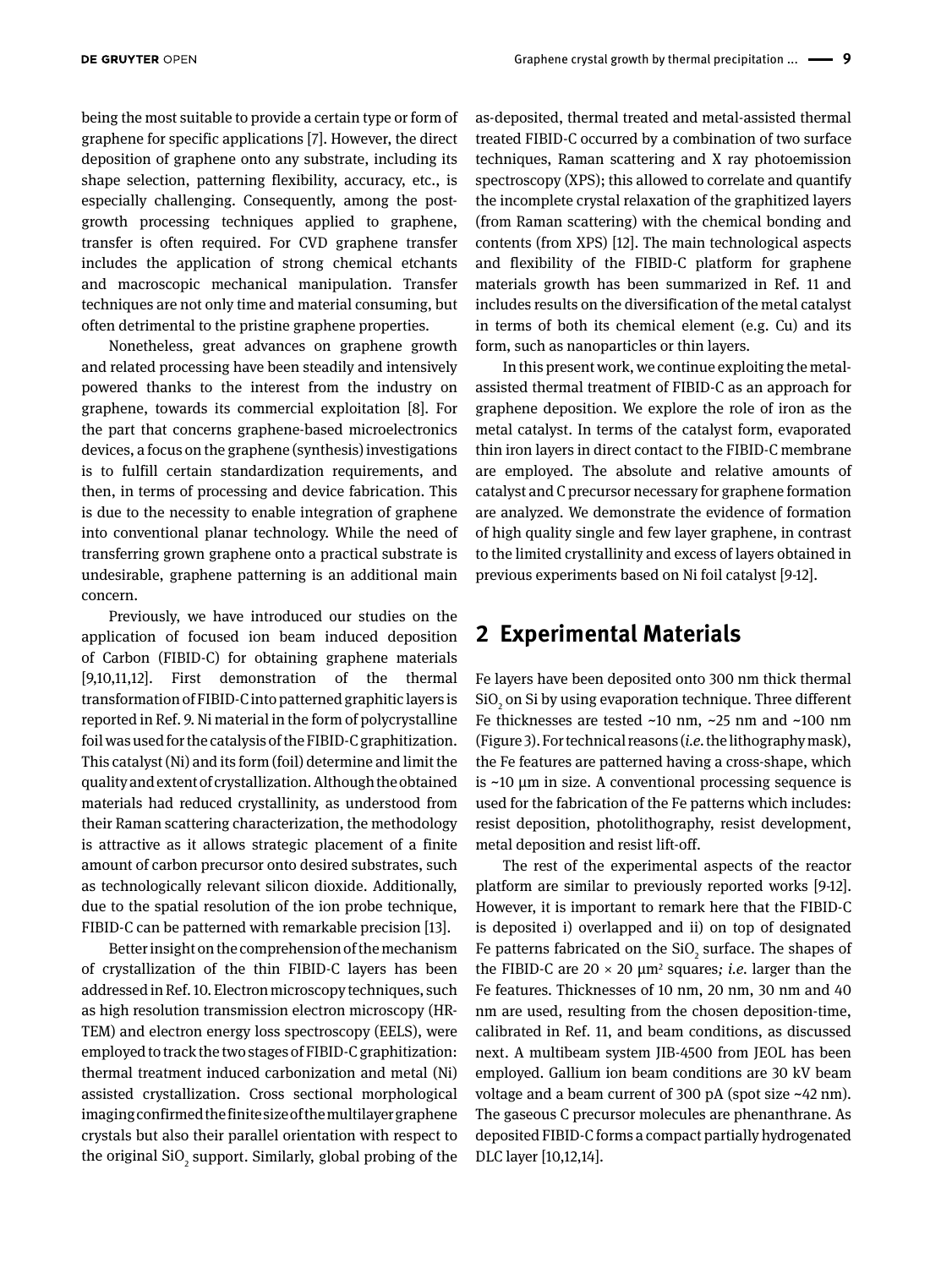All samples have been thermally processed in vacuum (with  $P < 0.4$  Pa) for 30 minutes at  $T = 975$  °C using a lamp furnace (MILA 5000 from Ulvac Corp.). As in previous experiments, the heating ramp from room temperature to the target temperature takes an additional 5 minutes, and natural cooling completes the thermal treatment (~30 minutes extra). The FIBID-C processed sample is also capped during the heat treatment in the present experiments, with a blank 500 nm thick thermal  $\text{SiO}_{\text{\tiny{2}}}$  / Si chip [9-12].

Structural and morphological characterization of the transformation of the FIBID-C layers is done by Raman scattering and scanning electron microscopy (SEM). Raman spectra are acquired by an inVia Reflex system from Renishaw, using the 532 nm laser excitation wavelength. Spot size is ~2 µm. SEM apparatus is a Hitachi S-4700 operated at 20 keV. Atomic force microscopy (AFM) has occasionally been applied for a better determination of selected topographies, *e.g.* Fe pattern thicknesses. For the AFM imaging, a scanning probe microscopy system, NanoNavi II E-Sweep from Seiko Instruments has been employed. Commercial Si probes (model TAP300AL,  $\sim$ 300±100 kHz, 40 N/m) from Budget Sensors Inc. are utilized in noncontact dynamic mode of operation.

#### **3 Results and Discussion**

Evidence of graphene crystal formation by means of the thermal treatment of FIBID-C using thin layer Fe patterns is shown in Figure 1. Figure 1 a) includes a Raman scattering spectrum of the center location of a ~100 nm thick Fe pattern, as indicated with an arrow in Figure 1 b). In this location, part of the as-deposited FIBID-C (~30 nm thick) transformed into graphene due to the metalassisted thermal treatment (Figure 1 a) red line). Graphene identification can be determined from the sharpness of the peaks located at  $\sim$  1585 cm<sup>-1</sup> and  $\sim$  2695 cm<sup>-1</sup>; these peaks

correspond to the G and 2D bands which are signatures of a graphene crystal [15]. The FWHM of the 2D band is  $\sim$ 77 cm<sup>-1</sup> which suggests that bilayer graphene has been grown. Remarkably, the absence of the D band signal  $(-1350 \text{ cm}^3)$ is an indication that the observed graphene flakes have a high degree of crystallinity (single crystals) and are free from contamination (*i.e.* defect-free) [16]. A zoomed in SEM image of one of the two graphene flakes is presented in Figure 1 c). The graphene flakes form round shapes and edges, in contrast with the sharp hexagonal crystals that can be attained by chemical vapor deposition (CVD) [17,18], and appear superficially flat.

It is also interesting to evaluate the crystal structure, after the thermal treatment, within FIBID-C pattern in locations which were not originally overlapped or in direct contact with the cross-shaped Fe deposits. A representative Raman scattering spectrum is plotted by the blue line in Figure 1 a). Partial in depth graphitization of FIBID-C, finite crystal size and incomplete crystal relaxation of the graphitized materials is found. These structural aspects can be understood from the bumped background of the Raman scattering signal, the significant widths of the peaks as well as the relative intensities (*I*) of the D and G modes [9,19], here  $I_p > I_c$ . It should be noted that, this crystallinity is remarkably higher than what can be obtained using only the thermal treatment of FIBID-C without any metal catalysis [9-12]. Indeed, this spectrum is very similar to the typical spectra obtained in our previous experiments using Ni foils [9-12].

Further, it is important to note that both the patterned Fe layer and the graphenized FIBID-C are highly deconstructed from their original shape, a result of the thermal treatment. Although melting is predictable for nanometer thick Fe layers at high temperature (as here 975 °C), we have observed that the pattern distortion is not strictly generated for the FIBID-C patterns when simply heat treated. However, the combination of Fe-C in direct



**Figure 1:** (a) Raman spectra of crystalline carbon obtained from the 30 nm as-deposited FIBID-C on ~100 nm thick Fe pattern after 30 minutes of thermal treatment at  $T = 975$  °C. (b) General SEM image of the FIBID-C pattern and obtained graphitic materials presented in (a). (c) Detailed SEM image of one of the two single crystal graphene flakes revealed in (a) and (b).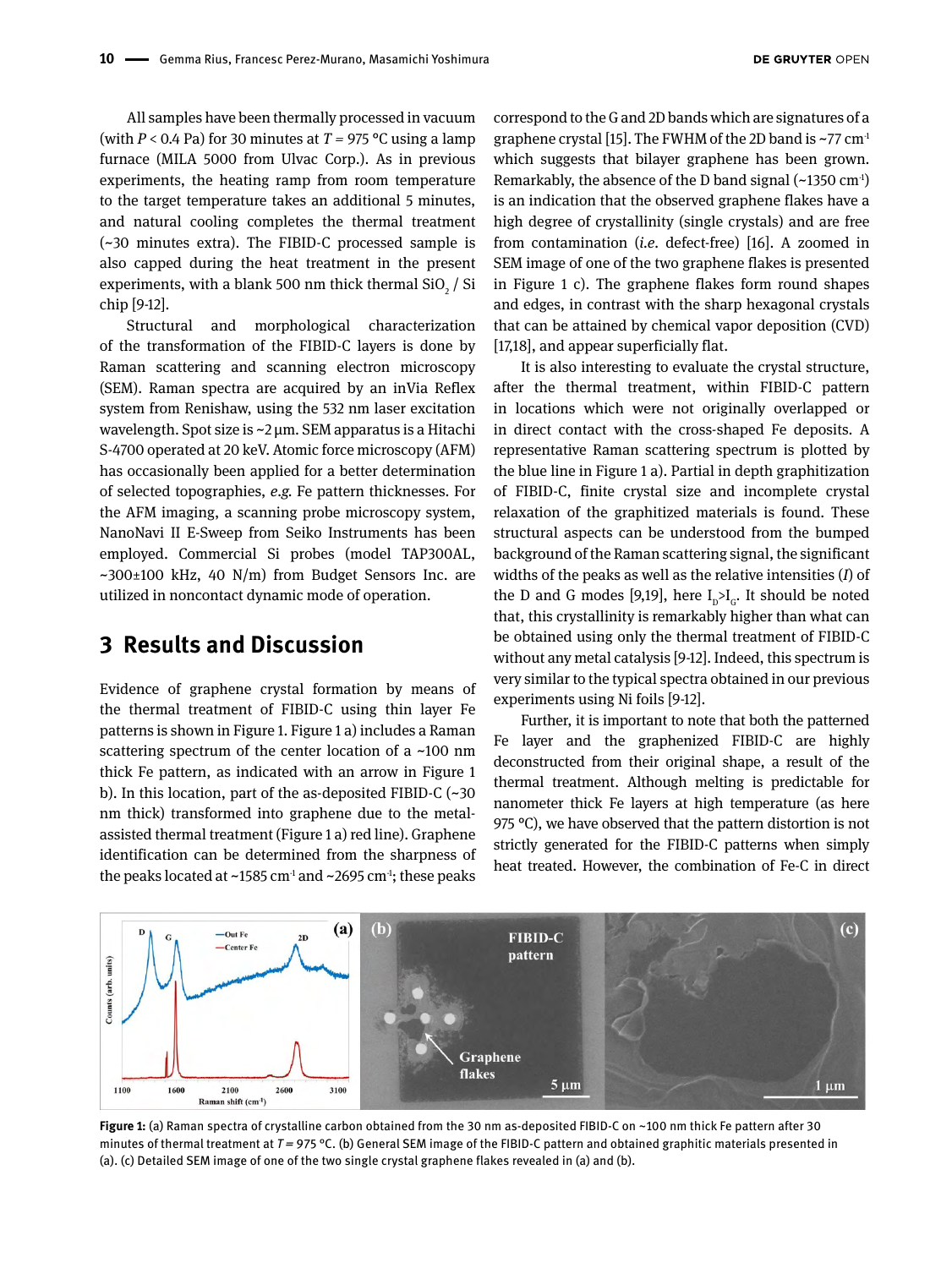mechanical contact at high temperature clearly promotes the decomposition of FIBID-C. Alloying is apparent, as expected from the Fe-C phase diagram [20]. More details on those changes are presented in the following paragraph.

Exemplary results of combining different layer thicknesses of Fe and FIBID-C layers are shown in Figure 2. For very thin layers, *e.g.* both the Fe and FIBID-C layers of ~10 nm thickness, the formation of small spherical Fe nanoparticles and carved FIBID-C surfaces are obtained (Figure 2 a)). The degree of graphitization of FIBID-C is again equivalent to the results for FIBID-C graphitization assisted by Ni-foils, as understood from the Raman scattering signal. The absence of a background indicates that the crystallization is uniform in depth (*i.e*. it affects the whole FIBID-C layer thickness), as shown by the blue line in the inset of Figure 2 a) and labeled as in [10]. Additionally, certain graphitization of FIBID-C is found apart from the overlapped areas of the Fe and FIBID-C patterns (labeled as "out" in the Raman spectra plot of the inset of Figure 2 a), red line). While the degree of graphitization is also limited, here FIBID-C basically maintains its pattern integrity. In the outer areas of the SEM image, small particles underneath the FIBID-C can be observed; these particles may be a result of the migration of some amount of the Fe pattern. Fe nanoparticles contribute to FIBID-C graphitization.

In Figure 2 b) the Raman spectrum of the crystalline carbon, resulting from the thermal treatment of ~20 nm as-deposited FIBID-C on ~25 nm thick Fe pattern, is shown. Here, incomplete crystal relaxation of graphene/ graphite is obtained, however the inversion of the relative intensities of the D and G modes  $(I_n < I_c)$  indicates that the finite crystallite size increases with respect to, for example, the ~10 nm FIBID-C combined with ~10 nm thick Fe, where  $I_p > I_q$  (Figure 2 a)).

In contrast, results from the thermal annealing of the as-deposited ~10 nm FIBID-C on the ~25 nm thick Fe pattern are shown in Figure 2 c). Here, no crystalline-C could be detected by Raman scattering in the area of FIBID-C overlapped with the Fe pattern. This observation suggests that FIBID-C and Fe layer have fused, likely forming iron carbides. Further, these results highlight the critical importance of both the absolute and relative amounts of iron and carbon for the graphenization process, which will be tabulated in the following paragraphs. The SEM image in Figure 2 c) also demonstrates how some Fe, for example in the form of nanoparticles, can effectively migrate (through displacement) through the FIBID-C matrix. Fe migration is observed i) as in Figure 2 c), *i.e.* carving the FIBID-C pattern, ii) rearranging underneath the FIBID-C layer (Figure 1, b)), and iii) diffusing mainly on top of the FIBID-C layer (data not shown). Similar rearrangements of the metal in combination with FIBID-C upon thermal treatment have been reported for Pt thin layers in Ref. 11.

It is interesting to analyze more in detail the relation of the amounts of carbon precursor and catalyst and their correlation with the graphitization of FIBID-C. Here, materials quantities are expressed in terms of their layer thicknesses (t), where  $t_c$  and  $t_{E}$ , correspond to the FIBID-C and Fe layer thicknesses, respectively. Our set of results points towards four principal features: 1) when the amount of Fe is similar or higher than the amount of FIBID-C ( $0 \lt t_{E} \geq t_c$ ) graphitization of FIBID-C occurs, 2) the degree of crystallization depends on the absolute amounts of deposited layers; larger graphitized crystals  $(\mathrm{G}_\mathrm{c})$  are obtained when using thicker layers (Gc ( $t_{F_e}=10$  nm) < Gc  $(t_{Fe} = 25 \text{ nm})$ , 3) a certain minimum amount of Fe is required for the formation of graphene layers (25 nm <  $t_{\text{Fe}}$  ≤100 nm) and 4) a certain amount of FIBID-C is required for the



Figure 2: (a) SEM image of the products of thermal annealing as-deposited ~10 nm thick FIBID-C on a ~10 nm thick Fe pattern. Two areas are apparent and should be distinguished according to the starting materials for reference; FIBID-C deposited overlapping the cross-shaped Fe pattern (In) and directly onto the SiO $_2$ , i.e. outside the Fe feature (Out). Inset includes respective Raman spectra in both kinds of locations. (b) Raman spectrum of crystalline carbon obtained from 20 nm as-deposited FIBID-C on ~25 nm thick Fe pattern. (c) SEM image of the materials resulting from thermal annealing of 10 nm as-deposited FIBID-C on ~25 nm thick Fe pattern. No crystalline C could be detected by Raman scattering due to an insufficient amount of carbon precursor, which promotes Fe particle mobility towards the non-overlapped FIBID-C.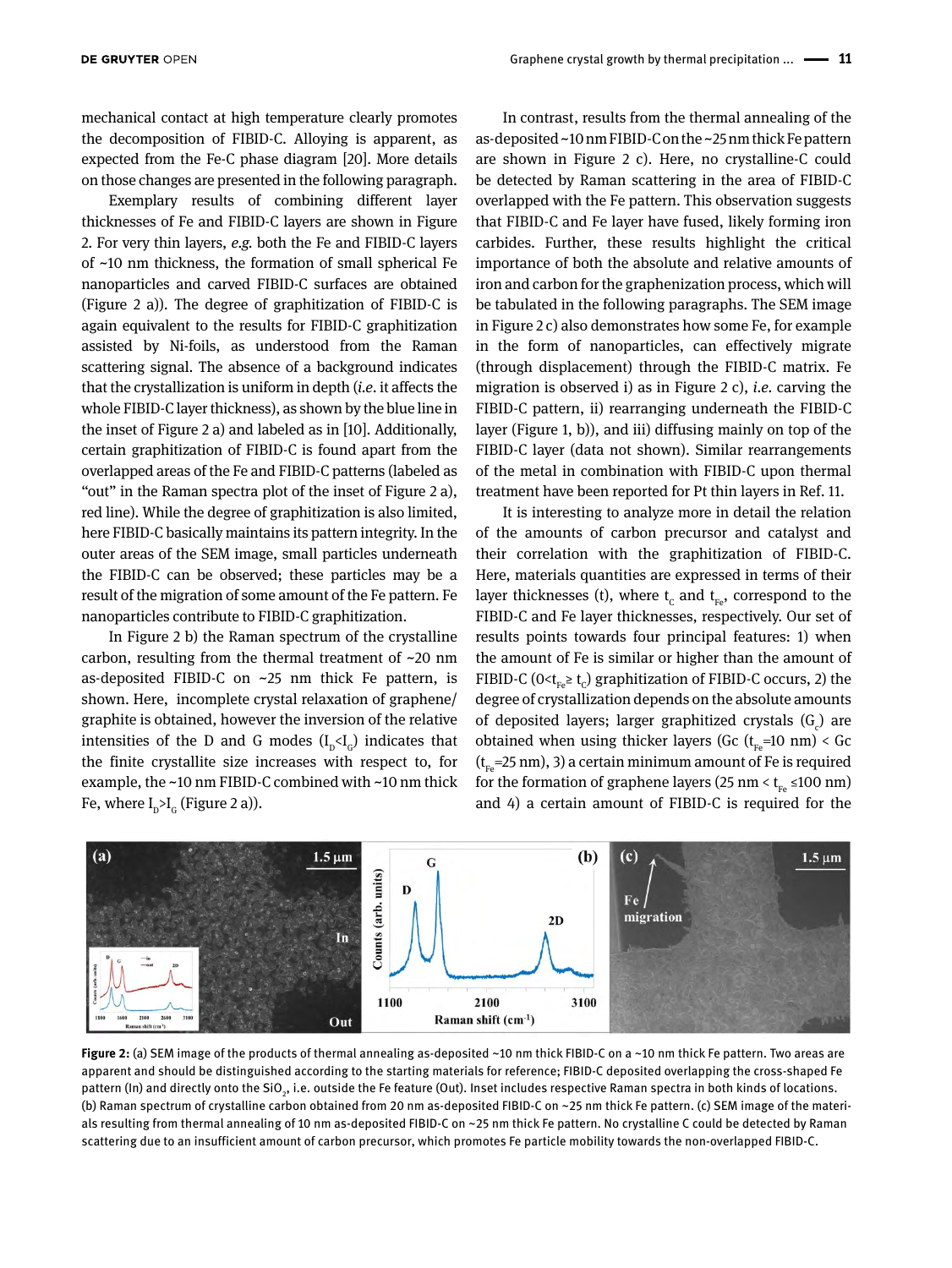detection of crystalline carbon after thermal treatment  $(-t_{c} \ge 0.5t_{E})$ .

Figure 3 summarizes the primary trends discussed in the previous paragraph, based on materials shown in Figure 1 and 2, as well as a number of additional data. Line profile data based on AFM images of some of the as-deposited Fe patterns is included in Figure 3. AFM profiles also illustrate the finite roughness characteristics of the layers used as the catalyst of FIBID-C crystallization.

As compiled in Figure 3, single crystal graphene layers in the form of flakes are obtained when using the ~100 nm thick Fe patterns provided that a minimum amount of FIBID-C is present ( $t_c$ > 0.2 $t_{F_e}$ ). Additionally, when t<sub>c</sub><0.5t<sub>Fe</sub> crystalline carbon is not detected. In the rest of the cases, graphitic carbon forms having variable degree of graphitization are obtained. Graphitic carbon includes a range of material forms as i) only partially in-depthgraphitized FIBID-C layers (existence of background in the Raman spectra) [10], ii) variable tens of nanometerorder size crystallites (nanographene) [9], by which the size is determined by  $t_c/t_{F_e}$  and quantifiable from  $I_p/I_e$  of the Raman spectra, and iii) graphitized FIBID-C patterns, which do not keep the original integrity of the layer shape.

Based on the results presented here, a simple model for the elucidation of the mechanism of graphenization of the FIBID-C membranes *via* patterned Fe thin layer, by means of high temperature treatment, is provided. The results indicate that the crystallization of an as-deposited amorphous FIBID-C [10,12] in the present experiments is unambiguously induced by the presence of Fe. To enable the formation of graphene flakes, complete wetting into the Fe pattern of a sufficient amount of FIBID-C is essential. We propose that the formation of the graphene crystal would proceed due to the supersaturation of Fe with C (forming iron carbide) and precipitation of atomic carbon, which in the present experimental conditions of pressure and temperature sinks in the graphite allotrop [21]. While some concerns of the thermodynamics and chemistry of the mechanism have to be studied in more detail, the possibility to use Fe as a catalyst for graphene formation is evidenced, in spite of a priori considerations [22]. The mechanism can be understood in the context of growing carbon nanotubes from catalytic Fe nanoparticles, where the formation of iron carbides has been previously demonstrated [23].

Another example which illustrates this principle is shown in Figure 4. The undesired consequence of this mechanism is the total decomposition of both the patterned Fe and the FIBID-C layers. The formation of iron silicides, in addition to the iron carbides (*e.g.* as seen in Figure 2 c)), cannot be discarded. In other words, the integrity of SiO<sub>2</sub> at 975 °C in the presence of Fe and C may

| Catalyst &<br><b>Precursor</b>                  | Fe nominal thickness (nm)         |                     |                     |                    | 20<br>15                                                     |
|-------------------------------------------------|-----------------------------------|---------------------|---------------------|--------------------|--------------------------------------------------------------|
|                                                 | Carbon<br>crystalline<br>products | ~10                 | ~125                | ~100               | $z$ (mm)<br>10<br>5<br>$\bf{0}$                              |
| nominal thickness (nm)<br>as-deposited<br>FIBID | ~10                               | Graphitic<br>carbon | X                   | $\mathbf X$        | 0.5<br>$\theta$<br>$x(\mu m)$<br>40<br>300 <sub>run</sub>    |
|                                                 | ~1                                | Graphitic<br>carbon | Graphitic<br>carbon | Graphene<br>layers | 30<br>$\widehat{\mathbb{E}}$ 20                              |
|                                                 | $~1 - 30$                         | Graphitic<br>carbon | Graphitic<br>carbon | Graphene<br>layers | 10<br>$\bf{0}$<br>0.5<br>$\bf{0}$<br>$\mathbf{x}$ ( $\mu$ m) |

**Figure 3.:**Classifying table for the results of FIBID-C crystallization by thin layer patterned Fe assisted thermal treatment, as a function of as-deposited thicknesses of FIBID-C and Fe. Reference materials for thickness and roughness of the Fe layers based on AFM images are displayed on the right side. The insets included in the profiles depict the topography signal AFM images and location from where profile data are extracted.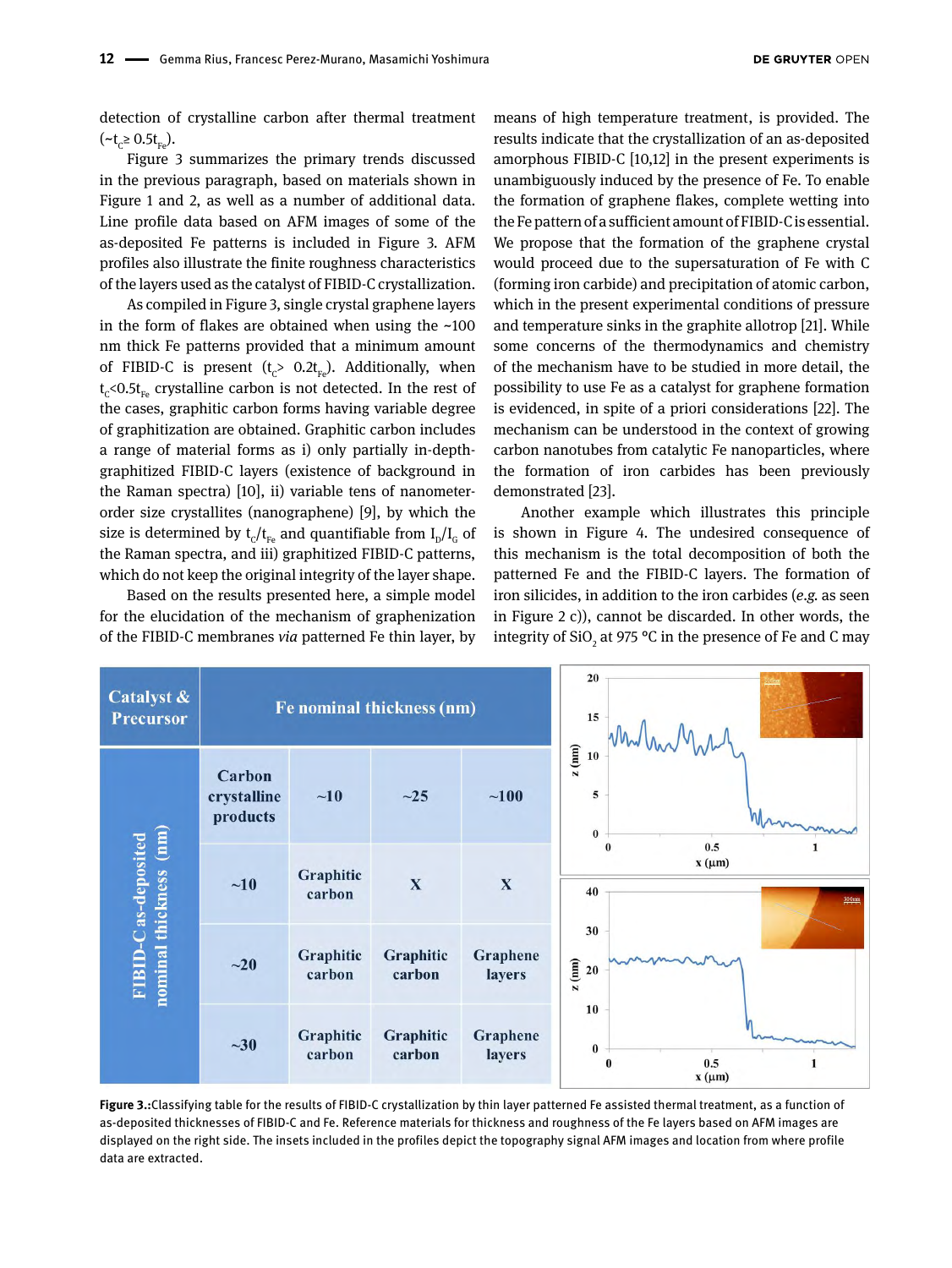be compromised, *i.e.* decomposition process induced by crossed chemical reactions may occur, where eventually the presence of some residual Ga from the focused ion beam would also contribute to boost the reactivity. In terms of the support for the actual deposition of graphene, the formation of terraces (Figure 4 a)) seems to be an important factor to facilitate atomic carbon nucleation and clustering, therefore forming a graphene flake (Figure 4 b)). In this case, the Raman spectrum (Figure 4 c)) indicates that deposited graphene is mostly composed of single layer graphene crystals, however the contrast in the SEM image suggests that a bilayer is covering partially some of the upper terraces (Figure 4 b), left hand side).

As demonstrated in this report, the partial decomposition of the original Fe and FIBID-C patterned layers is observed for some of the partially graphitized FIBID-C materials (graphitic carbons). This occurs primarily when Fe and FIBID-C are in direct contact; this validates the mechanism based on the phase diagrams proposed above [24]. Additionally, it highlights the sensitivity of the absolute volumes and relative percentages of catalyst and precursor masses, for obtaining graphene from a finite carbon source. The strictness of this requirement is logical as the graphene is precisely a 2D one atom thick crystal, well below the accuracy of the precursor and catalyst layer deposition. Undoubtedly, more accurate experiments would be needed to further validate and quantify this aspect.

As mentioned above, some of the graphitized products, those having limited degree of graphitization and reduced crystalline size, have structural characteristics very similar to the products of FIBID-C graphitization by Ni foil induced thermal treatment [9-12], as understood from their respective Raman spectra. Two

aspects of their similarity are worth mentioning. First, with a Fe catalyst we have been able to understand that partial crystallization can be attributed to incomplete wetting of the FIBID-C and Fe. This occurs when the Fe layer is broken into (small) particles due to heating. Since the deconstructed Fe layer is in mechanical contact with FIBID-C it also promotes localized decomposition of the FIBID-C layer, leading to confined graphitization. This mechanism may be an indication that our previous studies on Ni foil limited catalysis also occurs because of local superficial Ni-FIBID-C interaction. Second, the present results give further evidences of the possibility of 'remote' crystallization (graphitization) of the FIBID-C. In other words, we propose a certain avalanche effect starting from the actual contact of the metal catalyst with the FIBID-C, which acts as the onset of graphitization as it frees some sp3 bonded carbons of the as-deposited FIBID-C at the metal catalyst interface. In this case, we propose that the use of point catalyst as a function of the thermal treatment time could be used to measure the spatial propagation of graphitization in FIBID-C [11].

In conclusion, there are a number of possibilities for future work based on the FIBID-C platform and its combination with thermal annealing crystallization mediated by metal catalysis. Among the aspects of the graphene reactor which clarification is pending, effect of the  $\text{SiO}_2$  substrate and eventual contribution of residual atomic Ga are among the relevant aspects. Use of focused electron beam induced deposition (FEBID) of carbon could be an interesting option to be tested, as FEBID would provide higher purity of the carbon precursor [25,26]. Additionally, higher precision in the deposited catalyst and carbon precursor layers and their shapes would be beneficial for a higher accuracy in the



**Figure 4:** (a) AFM image of an area where graphene was deposited; starting from as-deposited ~40 nm thick FIBID-C on ~100 nm thick Fe. Reconstruction of Fe in the presence of carbon often results in terrace formation, where atomic carbon can cluster and sink in the form of graphene flakes. (b) Same area observed by SEM, where graphene crystal can be clearly identified due to electronic signal contrast. The yellow line is a guide for the eye to make clearer the area under discussion. (c) Raman spectra of the high quality single crystal single layer graphene is presented in (a) and (b).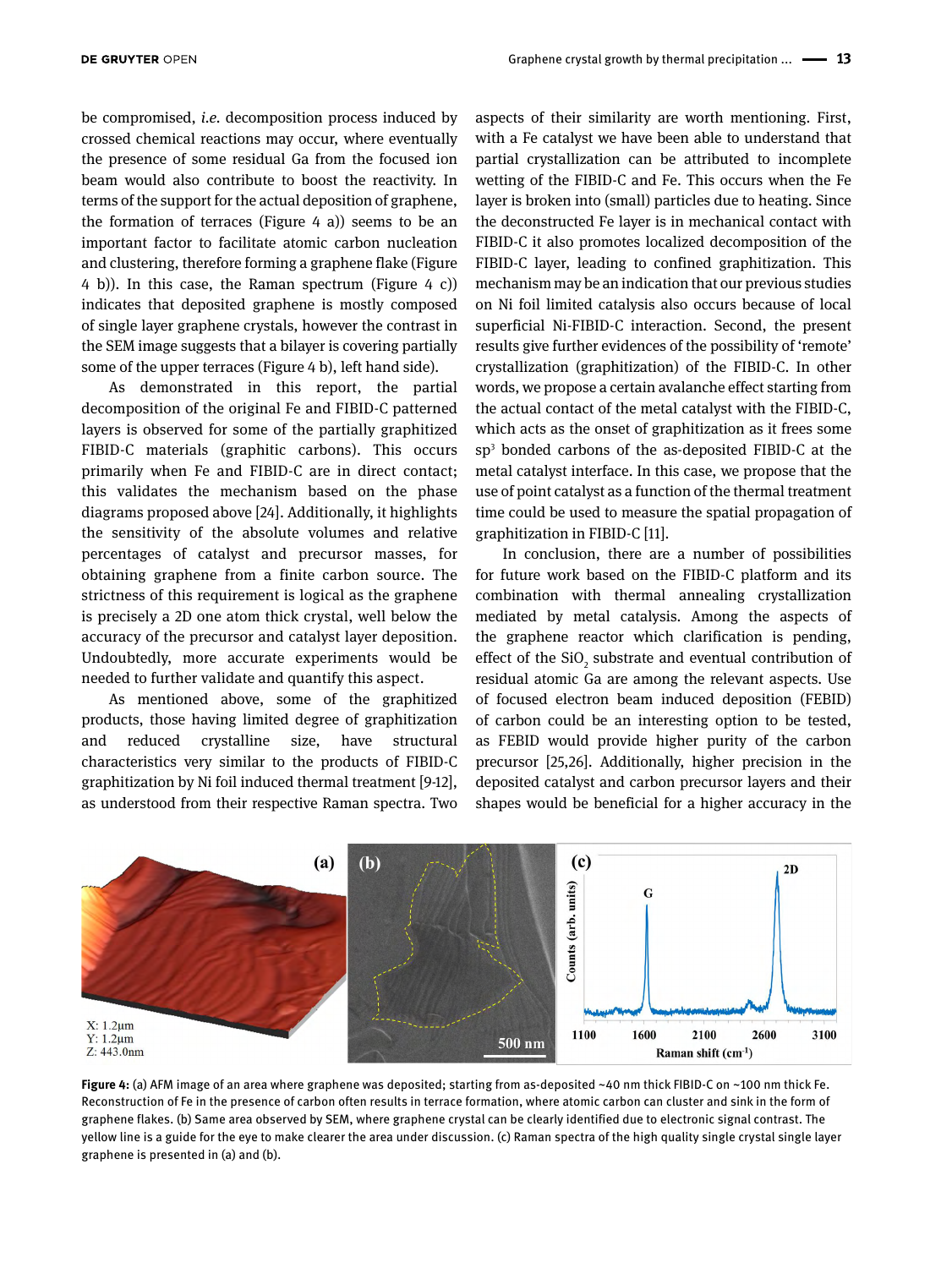quantitative determination of the amounts required for graphene formation. Consequently, optimization of the graphene flakes formation, such as increase of the grown flakes, would be made possible.

## **4 Conclusion**

In the present work, we have validated the approach based on FIBID-C as a route for graphene deposition. In this case, patterned Fe thin layers have been used for the catalysis of graphenization and graphitization. We demonstrate the formation of high quality single and few layer graphene from FIBID-C. Additionally, we demonstrate the possibility of using Fe as catalyst for graphene deposition. The mechanism is understood as the minute precipitation of atomic carbon after supersaturation of some iron carbides formed under the high temperature treatment. However, as the graphenization mechanism is based on the complete wetting of FIBID-C and patterned Fe layers, as-deposited patterns do not preserve their original shape after the thermal treatment. In the case of obtaining partial graphitization and incomplete crystal relaxation of FIBID-C by using an Fe catalyst, strong structural similarities with our previous works based on Ni foilassisted crystallization of FIBID-C are found. The present FIBID-C-based platform and methodology represents a suitable and practical reactor to test the potential of solid carbon sources for graphene deposition with remarkable precision and processing flexibility.

**Acknowledgements:** The authors are grateful for financial support of the Strategic Research Foundation Grant-aided project for Private Universities and support from Japan national Nanotech Platform Initiative from MEXT, Japan.

### **References**

- **[**1] Proposal for all-graphene monolithic logic circuits. J. Kang, D. Sarkar, Y. Khatami, K. Banerjee Appl. Phys. Lett. 103, 083113 (2013)
- [2] Synthesis of graphene and its applications. W. Choia, I. Lahiria, R. Seelaboyinaa,Y. S. Kang Critical Reviews in Solid State and Materials Sciences 35, 1, 52-71 (2010)
- [3] Electrostatic interactions between graphene layers and their environment. J. Sabio, C. Seoánez, S. Fratini, F. Guinea, A. H. Castro Neto, F. Sol Phys. Rev. B 77, 195409 (2008)
- [4] Grains and grain boundaries in single-layer graphene atomic patchwork quilts. P. Y. Huang, C. S. Ruiz-Vargas, A. M. van der Zande, W. S. Whitney, M. P. Levendorf, J. W. Kevek, S. Garg, J. S. Alden, C. J. Hustedt, Y. Zhu, J. Park, P. L. McEuen, D.A. Muller Nature 469, 389–392 (2011)
- [5] Electric Field Effect in Atomically Thin Carbon Films. K. S. Novoselov, A. K. Geim, S. V. Morozov, D. Jiang, Y. Zhang, S.V. Dubonos, I. V. Grigorieva, A. A. Firsov, Science 306, 666–669 (2004)
- [6] Production: Beyond sticky tape. R. Van Noorden Nature 483, S32–S33 (2012)
- [7] Graphene: synthesis and applications, P. Avouris, C. Dimitrakopoulos Materials Today 15, 3, 86–97 (2012)
- [8] A roadmap for graphene. K. S. Novoselov, V. I. Fal′ko, L. Colombo, P. R. Gellert, M. G. Schwab, K. Kim Nature 490, 192–200 (2012)
- [9] Synthesis of Patterned Nanographene on Insulators from Focused Ion Beam Induced Deposition of Carbon. G. Rius, N. Mestres, M. Yoshimura, Journal of Vacuum Science and Technology B 2012, 30(3) 03D113-1
- [10] Focused ion beam as a tool for graphene technology: Structural study of processing sequence by electron microscopy. G. Rius, A. H. Tavabi, N. Mestres, O. Eryu, T. Tanji, M.Yoshimura Jpn. J. Appl. Phys. 53 02BC22 (2014)
- [11] Metal-Induced Crystallization of Focused Ion Beam-Induced Deposition for Functional Patterned Ultrathin Nanocarbon. G. Rius, X. Borrisé, N. Mestres FIB Nanostructures Lecture Notes in Nanoscale Science and Technology Volume 20,123-159 (2013)
- [12] Nanographene patterns from focused ion beam induced deposition. Structural characterization of graphene materials by XPS and Raman scattering. M. Castellino, G. Rius, A. Virga, A.Tagliaferro. Handbook of Graphene Science, Taylor and Francis Ed. – (Book chapter. Under Review)
- [13] Three-dimensional nanostructure fabrication by focused-ionbeam chemical vapor deposition. S. Matsui, T. Kaito, J. I. Fujita, M. Komuro, K. Kanda,Y. Haruyama J. Vac. Sci. Technol. B 18, 3181 (2000)
- [14] Carbon nanopillar laterally grown with electron beam-induced chemical vapor deposition. J. Fujita, M. Ishida, T. Ichihashi, Y. Ochiai, T. Kaito S. Matsui J. Vac. Sci. Technol. B 21, 2990 (2003)
- [15] Raman Spectrum of Graphene and Graphene Layers. A. C. Ferrari,J. C. Meyer, V. Scardaci, C. Casiraghi, M. Lazzeri, F. Mauri, S. Piscanec, D. Jiang, K. S. Novoselov, S. Roth, A. K. Geim PRL 97, 187401 (2006)
- [16] Raman spectroscopy of graphene and graphite: Disorder, electron–phonon coupling, doping and nonadiabatic effects. A. C. Ferrari Solid State Communications 143, 1–2, 47–57 (2007)
- [17] Edge-controlled growth and kinetics of single-crystal graphene domains by chemical vapor deposition. T. Ma, W. Ren, X. Zhang, Z. Liu, Y. Gao, L.-C. Yin, X.-.L. Ma, F. Ding, H.-M. Cheng Proc. Natl. Acad. Sci. USA 20386-20391 (2013)
- [18] Chemical Vapor Deposition of Graphene Single Crystals. Z. Yan, Z. Peng, J. M. Tour Accounts of Chemical Research Article ASAP (2014)
- [19] Raman Spectroscopy of Graphene Edges. C. Casiraghi, A. Hartschuh, H. Qian, S. Piscanec, C. Georgi, A. Fasoli, K. S. Novoselov, D. M. Basko, A. C. Ferrari Nano Lett., 9, 4, 1433–1441 (2009)
- [20] The P, T Phase and Reaction Diagram for Elemental Carbon. F. P. Bundy Journal of Geophysical Research, 85, B12, 6930-6936 (1980)
- [21] Phase Diagram of Quasi-Two-Dimensional Carbon, From Graphene to Diamond. A. G. Kvashnin, L. A. Chernozatonskii, B. I. Yakobson, P. B. Sorokin Nano Lett. 14 (2), 676–681 (2014)